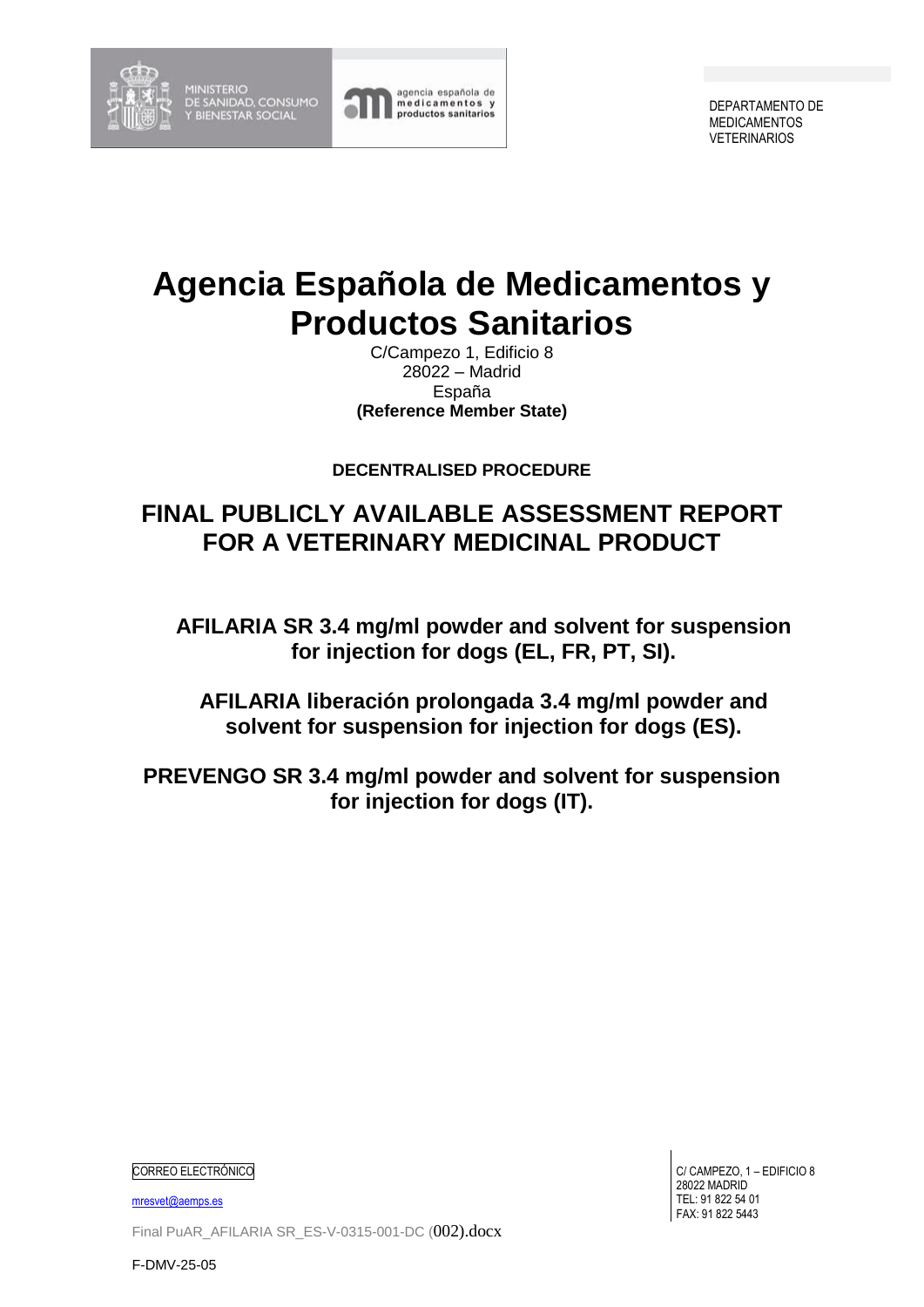

### **PRODUCT SUMMARY**

| <b>EU Procedure number</b>                | ES/V/0315/001/DC                                                                                                                                                                                                                                                                                                                                                                                                                                                                                                                                                                                                                                                                                                                                                                                                                                            |
|-------------------------------------------|-------------------------------------------------------------------------------------------------------------------------------------------------------------------------------------------------------------------------------------------------------------------------------------------------------------------------------------------------------------------------------------------------------------------------------------------------------------------------------------------------------------------------------------------------------------------------------------------------------------------------------------------------------------------------------------------------------------------------------------------------------------------------------------------------------------------------------------------------------------|
| Name, strength and<br>pharmaceutical form | AFILARIA SR 3.4 mg/ml powder and solvent for<br>suspension for injection for dogs (EL, FR, PT, SI).<br>AFILARIA liberación prolongada 3.4 mg/ml powder<br>and solvent for suspension for injection for dogs<br>(ES).                                                                                                                                                                                                                                                                                                                                                                                                                                                                                                                                                                                                                                        |
|                                           | PREVENGO SR 3.4 mg/ml powder and solvent for<br>suspension for injection for dogs (IT).                                                                                                                                                                                                                                                                                                                                                                                                                                                                                                                                                                                                                                                                                                                                                                     |
| Applicant                                 | SUPPORT PHARMA, S.L.<br>General Alvarez de Castro, 39<br>28010 Madrid, Spain                                                                                                                                                                                                                                                                                                                                                                                                                                                                                                                                                                                                                                                                                                                                                                                |
| Active substance(s)                       | Moxidectin                                                                                                                                                                                                                                                                                                                                                                                                                                                                                                                                                                                                                                                                                                                                                                                                                                                  |
| ATC Vet code                              | QP54AB02                                                                                                                                                                                                                                                                                                                                                                                                                                                                                                                                                                                                                                                                                                                                                                                                                                                    |
| <b>Target species</b>                     | Dogs                                                                                                                                                                                                                                                                                                                                                                                                                                                                                                                                                                                                                                                                                                                                                                                                                                                        |
| Indication for use                        | For the prevention of heartworm disease (L3 and L4<br>larvae of Dirofilaria immittis).<br>For the prevention of cutaneous lesions and of<br>dermatitis caused by Dirofilaria repens (L3 larvae).<br>For the treatment of larval and adult infections of<br>Ancylostomum caninum and Uncinaria stenocephala<br>present at the time of treatment.<br>When administered within<br>$\overline{1}$<br>month from<br>the<br>beginning of the activity of intermediate<br>host<br>(mosquitos),<br>the<br>product<br>has<br>demonstrated<br>persistent efficacy for the whole duration of the risk<br>of infection season for the heartworm disease<br>caused by <i>D. immittis</i> and for cutaneous lesions<br>caused by D. repens in Europe.<br>A persistent activity was not determined against<br>Uncinaria<br>Ancylostomum<br>caninum<br>and<br>stenocephala. |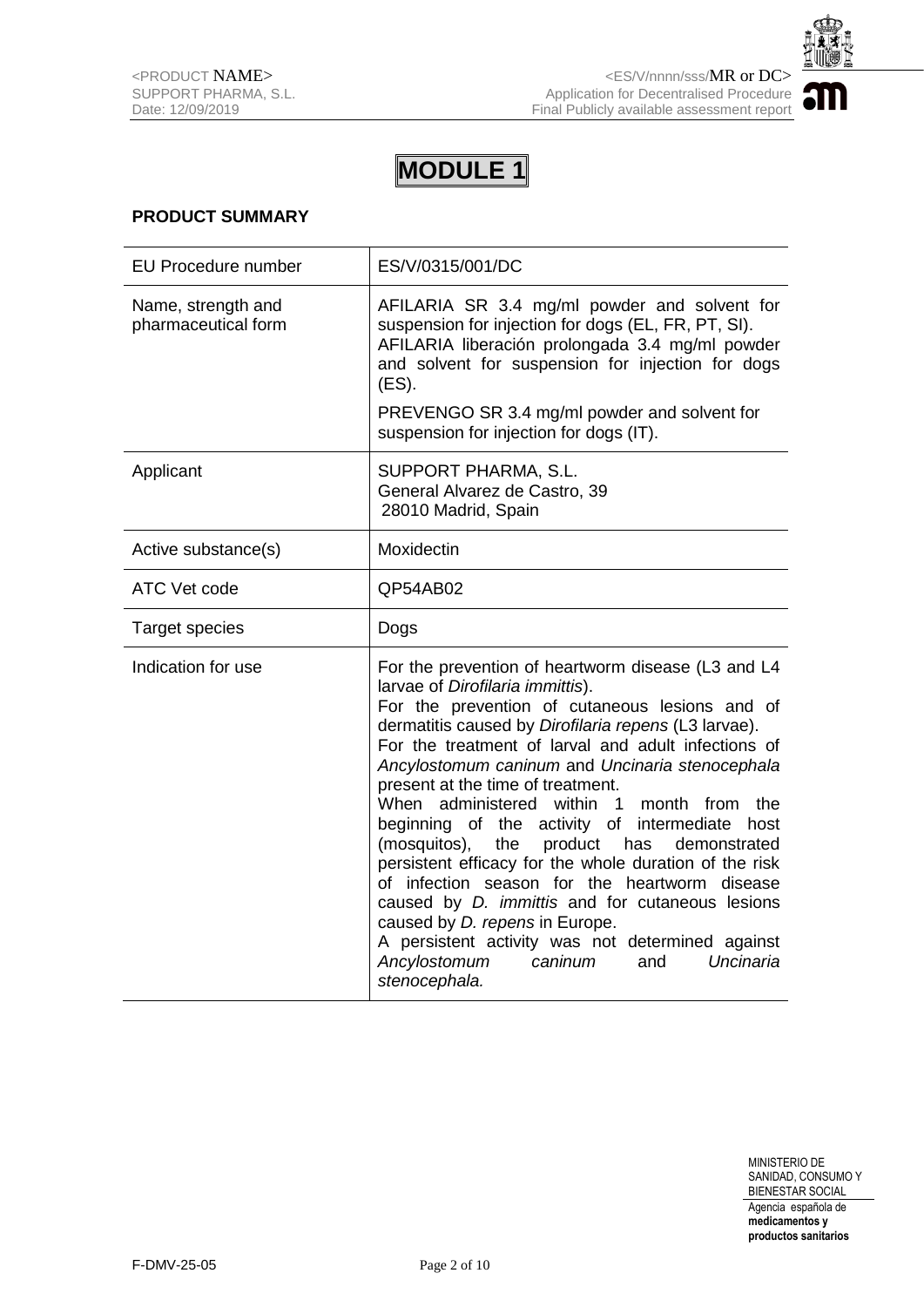

The Summary of Product Characteristics (SPC) for this product is available on the Heads of Medicines Agencies website [\(http://www.hma.eu\)](http://www.hma.eu/).

> MINISTERIO DE SANIDAD, CONSUMO Y BIENESTAR SOCIAL Agencia española de

**medicamentos y productos sanitarios**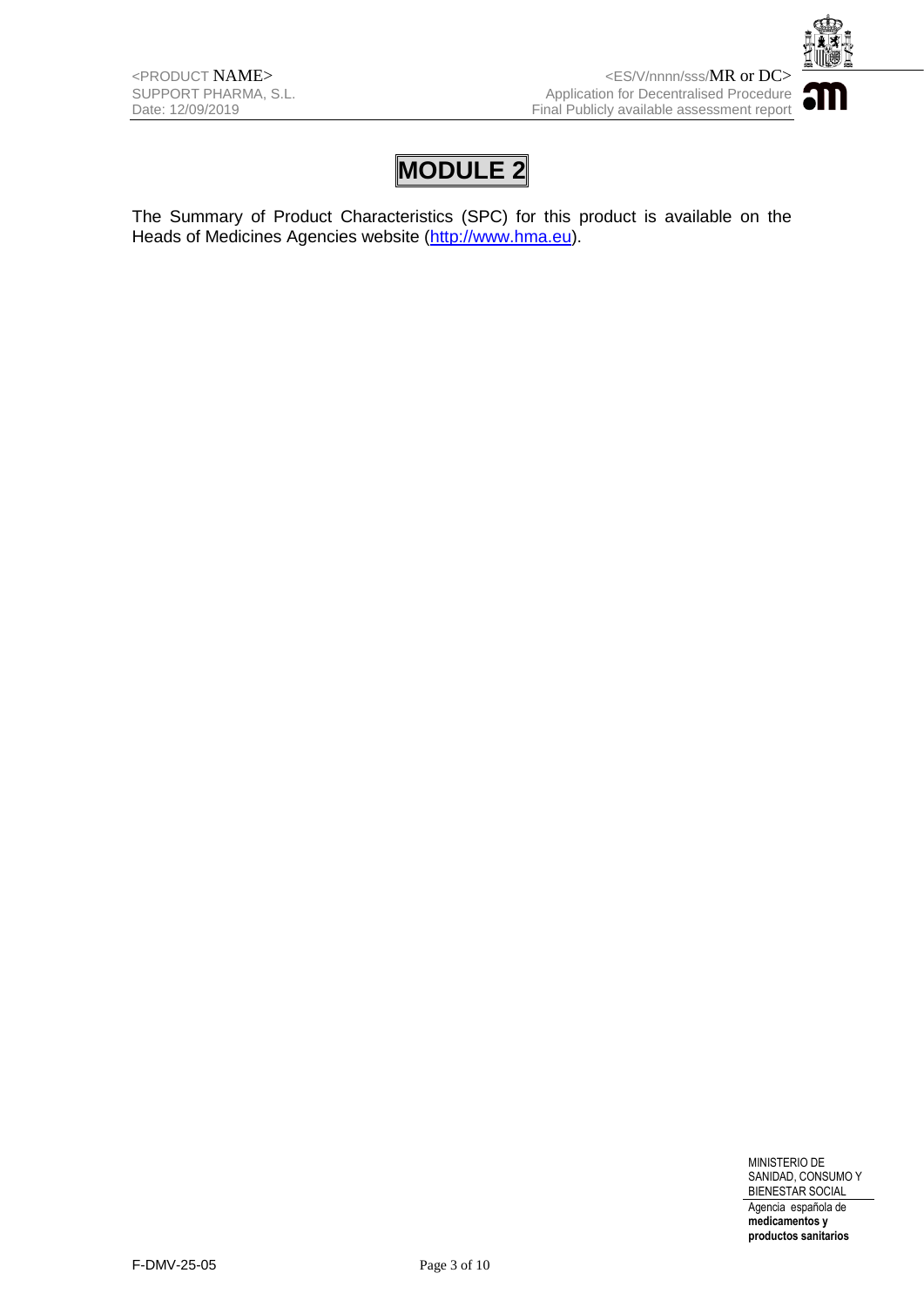

### **PUBLIC ASSESSMENT REPORT**

| Legal basis of original<br>application                                       | Decentralised application in accordance with Art/icle<br>13(1) of Directive 2001/82/EC as amended. |
|------------------------------------------------------------------------------|----------------------------------------------------------------------------------------------------|
| Date of completion of the<br>original mutual recognition<br>procedure        | Day 210: 05/06/2019                                                                                |
| Date product first authorised<br>in the Reference Member<br>State (MRP only) | N/A                                                                                                |
| <b>Concerned Member States for</b><br>original procedure                     | EL, FR, IT, PT and SI                                                                              |

### **I. SCIENTIFIC OVERVIEW**

The product is produced and controlled using validated methods and tests, which ensure the consistency of the product released on the market.

It has been shown that the product can be safely used in the target species; the slight reactions observed are indicated in the SPC.

The product is safe for the user, and for the environment, when used as recommended. Suitable warnings and precautions are indicated in the SPC.

The efficacy of the product was demonstrated according to the claims made in the SPC.

The overall risk/benefit analysis is in favour of granting a marketing authorisation.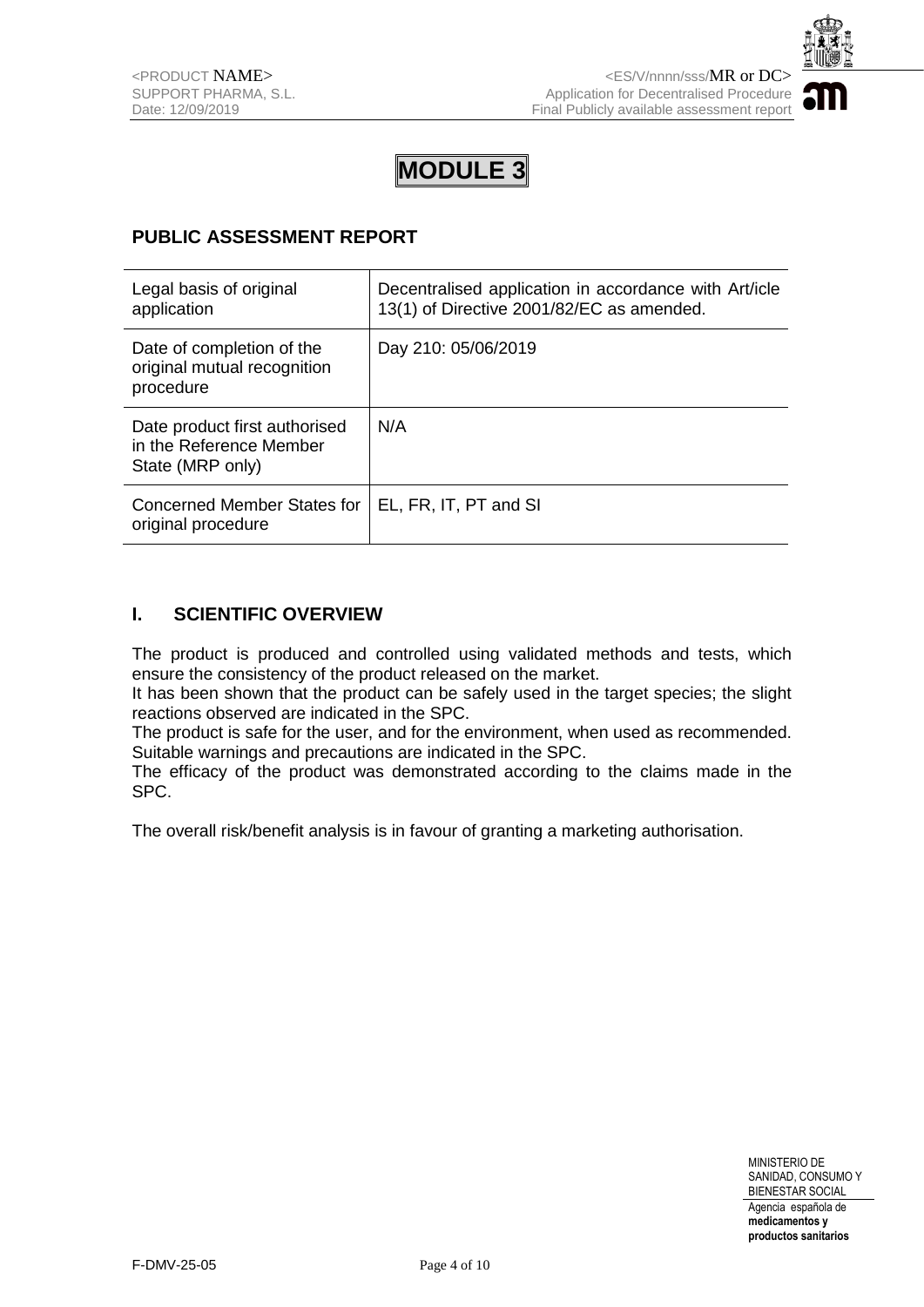

## **II. QUALITY ASPECTS**

#### *A. Qualitative and quantitative particulars*

The medicinal product is a powder and solvent for suspension for injection. The powder (microspheres) contains 10% w/w of Moxidectin as active substance and Cholesterol, Carnauba wax, Hydrogenated palm oil and Glyceryl tristearate as other ingredients*.*  The solvent contains Methyl parahydroxybenzoate and Propyl parahydroxybenzoate as preservatives, and Sodium chloride, Hypromellose, Hydrochloric acid, dilute (for pH adiustment) and Water for injections as other ingredients.

The container/closure systems of the powder (microspheres) and the solvent are 20 ml Type II colourless glass vials, closed with a Type I chlorobutyl rubber stopper and a flip-off aluminium collar. One adapter for the reconstitution and withdrawal of the suspension is provided in addition to the two vials.

The choice of the formulation and the presence of preservatives are justified.

The product is an established pharmaceutical form and its development is adequately described in accordance with the relevant European guidelines.

#### *B. Method of Preparation of the Product*

The product is manufactured fully in accordance with the principles of good manufacturing practice from licensed manufacturing sites*.*

Process validation data on the product have been presented in accordance with the relevant European guidelines*.* 

#### *C. Control of Starting Materials*

The active substance is Moxidectin, an established substance described in the European Pharmacopoeia. The active substance is manufactured in accordance with the principles of good manufacturing practice.

The information on the active substance is provided by presenting a copy of the current Certificate of Suitability of the Ph. Eur. procedure (CEP) for that substance, granted by EDQM to the manufacturer.

The active substance specification is considered adequate to control the quality of the material. Batch analytical data demonstrating compliance with this specification have been provided.

Scientific data have been provided and compliance with the Note for Guidance on Minimising the Risk of Transmitting Animal Spongiform Encephalopathy Agents via Human and Veterinary Medicinal Products has been satisfactorily demonstrated.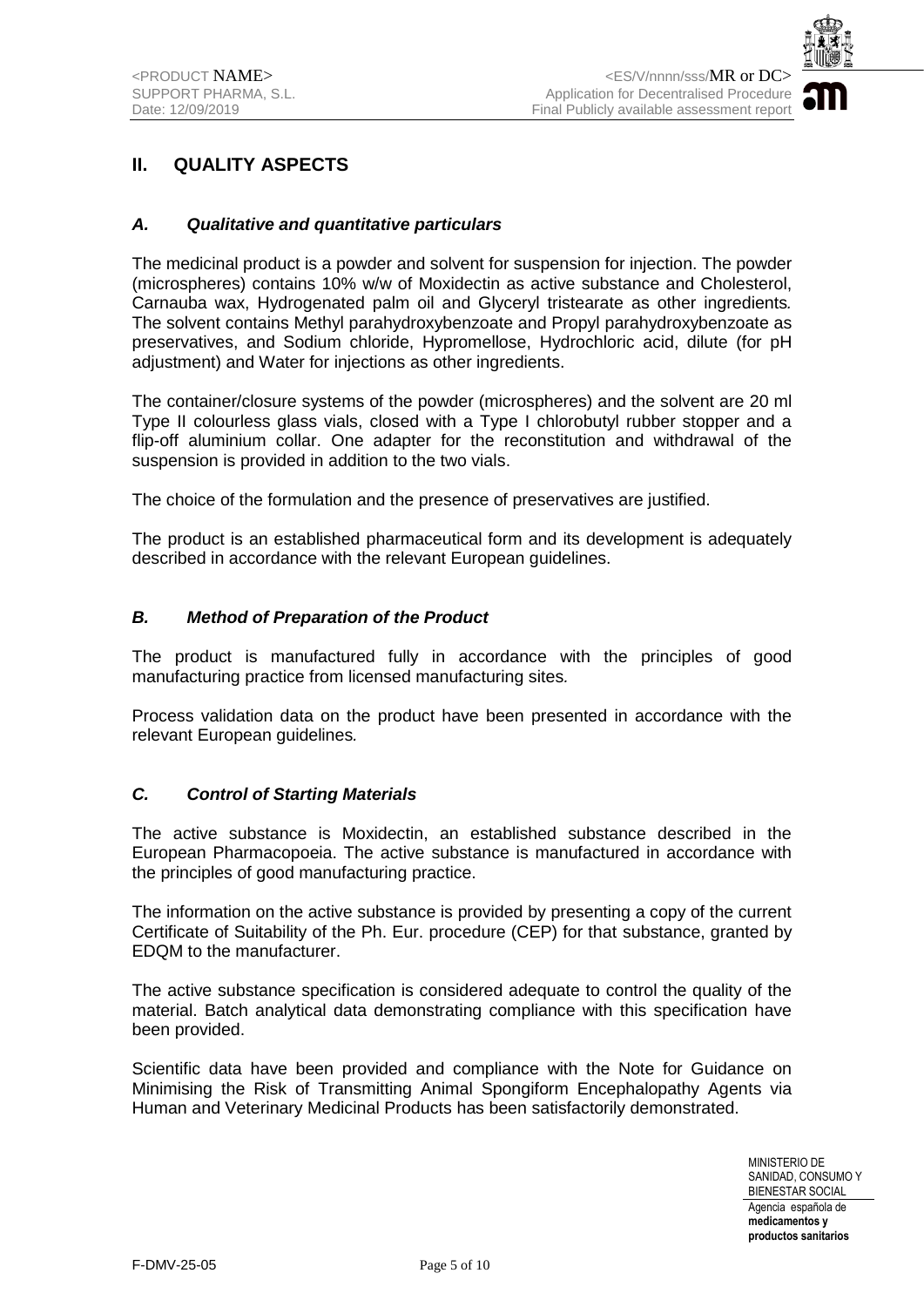

#### *D. Control on intermediate products*

The tests performed during production are described and the results of 3 consecutive runs, conforming to the specifications, are provided.

#### *E. Control Tests on the Finished Product*

The finished product specification controls the relevant parameters for the pharmaceutical form. The tests in the specification, and their limits, have been justified and are considered appropriate to adequately control the quality of the product.

Satisfactory validation data for the analytical methods have been provided.

Batch analytical data from the proposed production sites have been provided demonstrating compliance with the specification.

#### *F. Stability*

Stability data on the active substance have been provided in accordance with applicable European guidelines, demonstrating the stability of the active substance when stored under the approved conditions.

Stability data on the finished product have been provided in accordance with applicable European guidelines, demonstrating the stability of the product throughout its shelf life when stored under the approved conditions.

The claim of a 3 months stability after reconstitution is based on the demonstration of stability for two batches reconstituted and stored for 3 months at 2ºC - 8°C.

#### *G. Other Information*

Not applicable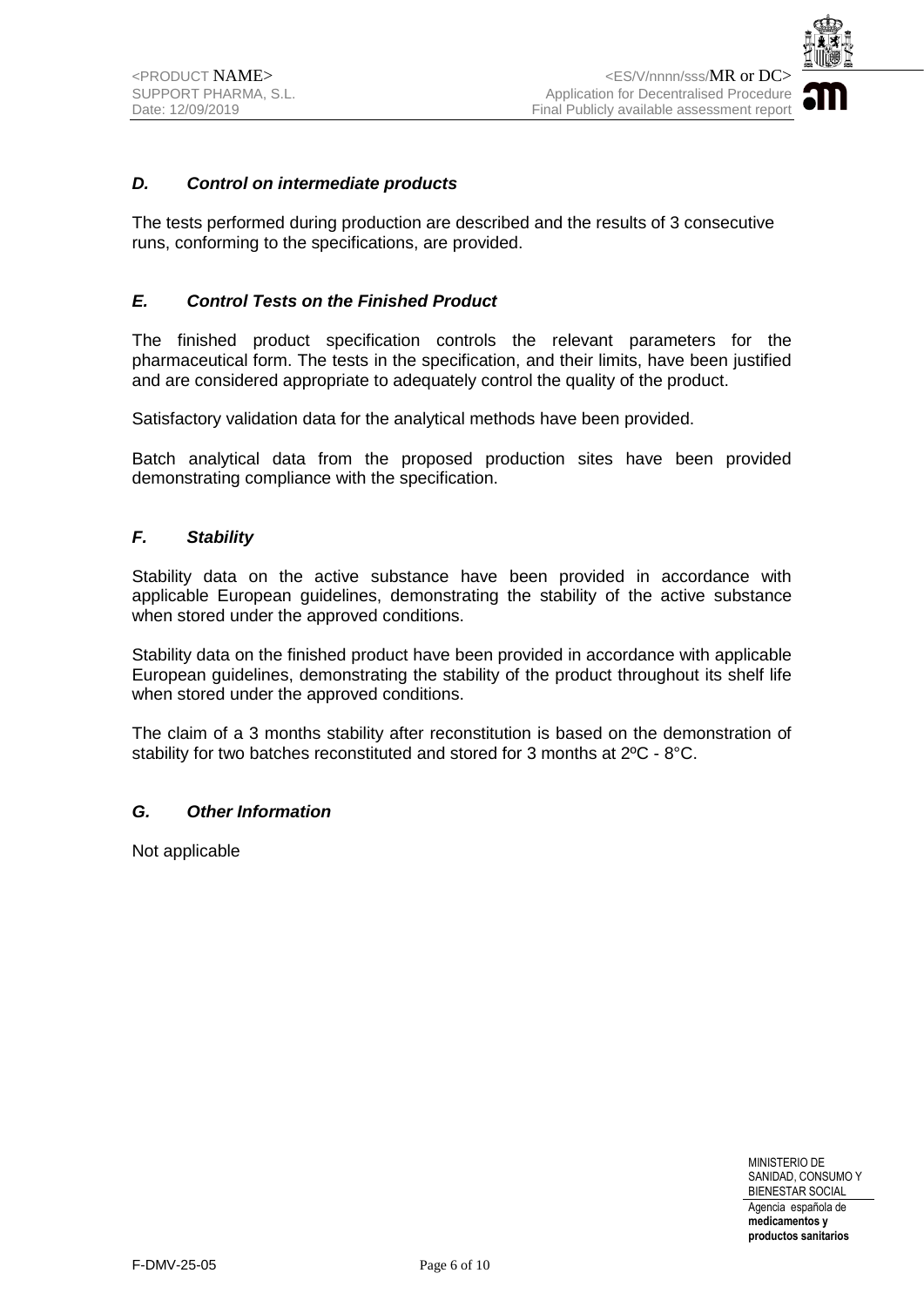

## **III. SAFETY AND RESIDUES ASSESSMENT (PHARMACOTOXICOLOGICAL)**

As this is a generic application according to Article 13, and bioequivalence with a reference product has been demonstrated, results of safety tests are not required.

#### *III.A Safety Testing*

#### *User Safety*

The applicant has provided a user safety assessment in compliance with the relevant guideline which shows that the user warnings proposed address the identified risks of the product and have been updated in order to reflect the conclusions of the URA.

Warnings and precautions as listed on the product literature are adequate to ensure safety to users of the product.

#### *Environmental Risk Assessment*

A Phase I environmental risk assessment (ERA) was provided according to the CVMP/VICH guidelines. Since the veterinary medicinal product is going to be used only in non-food animals, the ERA concludes at question 3 of phase I. The assessment concluded that the product has an acceptable risk for the environment.

#### *III.B Residues documentation*

Not applicable, as the veterinary medicinal product is intended for non-food producing species.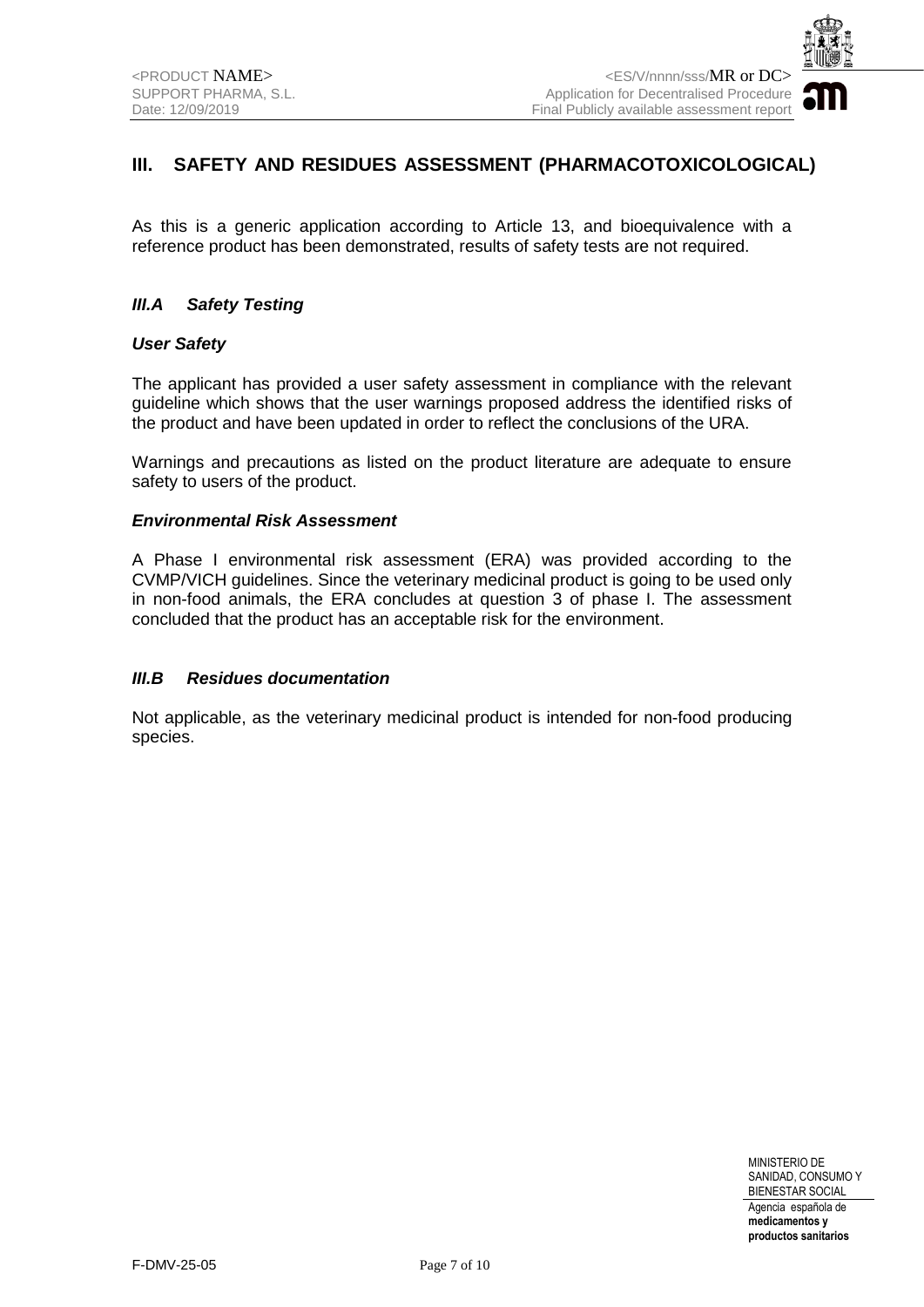

## **IV. CLINICAL ASSESSMENT (EFFICACY)**

This is a generic application according to Article 13(1) of Directive 2001/82/EC, amended by Directive 2004/28/EC. As bioequivalence with a reference product has been demonstrated, efficacy studies are not required. The efficacy claims for this product are equivalent to those of the reference product.

#### *IV.A Pre-Clinical Studies*

As this was a generic application according to Article 13(1) of Directive 2001/82/EC, amended by Directive 2004/28/EC, and Bioequivalence with a reference product was demonstrated, pre-clinical studies are not required.

#### *IV.B Clinical Studies*

As this was a generic application according to Article 13(1) of Directive 2001/82/EC, amended by Directive 2004/28/EC, and Bioequivalence with a reference product was demonstrated, clinical studies are not required.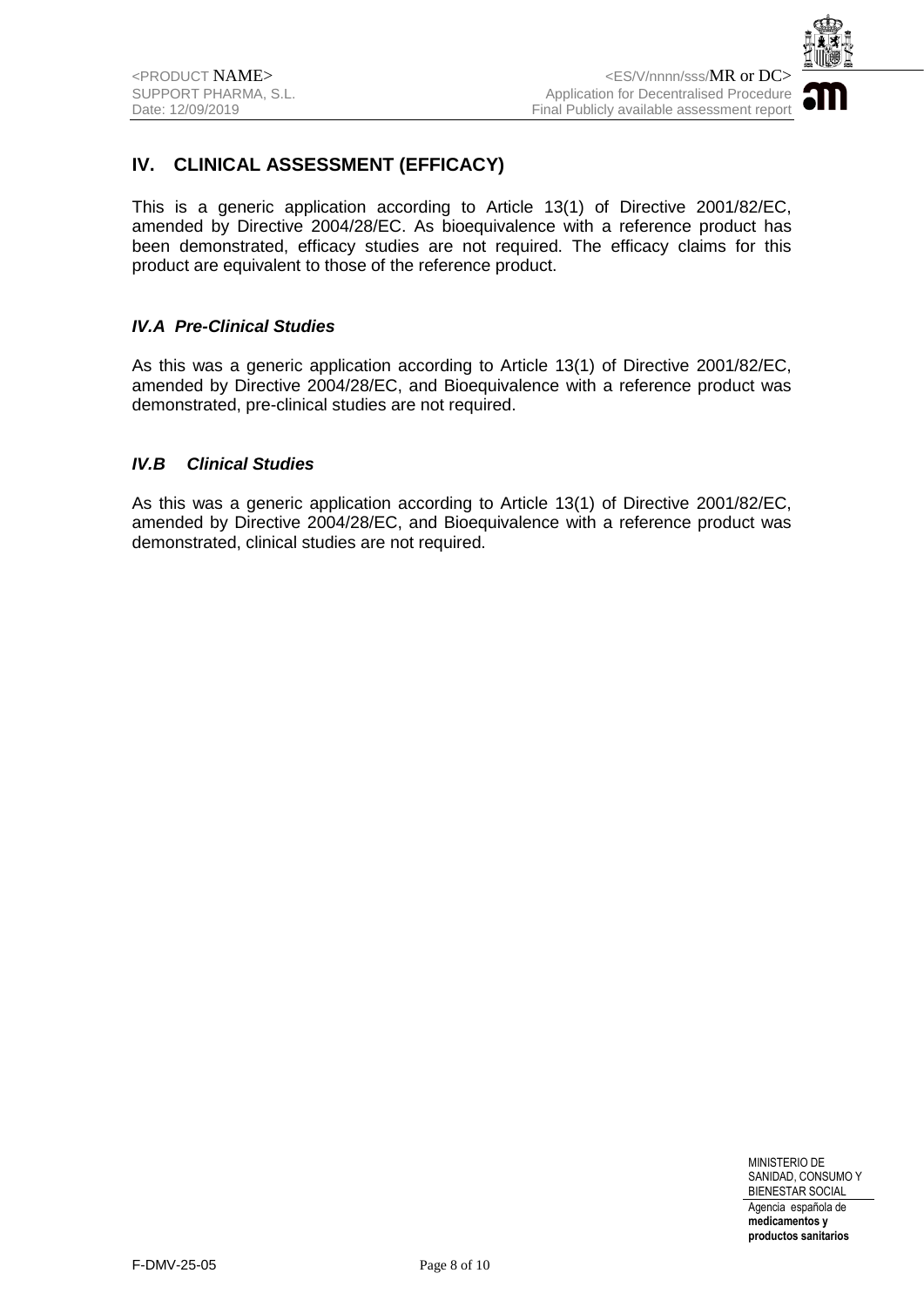

## **V . OVERALL CONCLUSION AND BENEFIT– RISK ASSESSMENT**

The data submitted in the dossier demonstrate that when the product is used in accordance with the Summary of Product Characteristics, the risk benefit profile for the target species is favourable and the quality and safety of the product for humans and the environment is acceptable.

> MINISTERIO DE SANIDAD, CONSUMO Y BIENESTAR SOCIAL Agencia española de **medicamentos y**